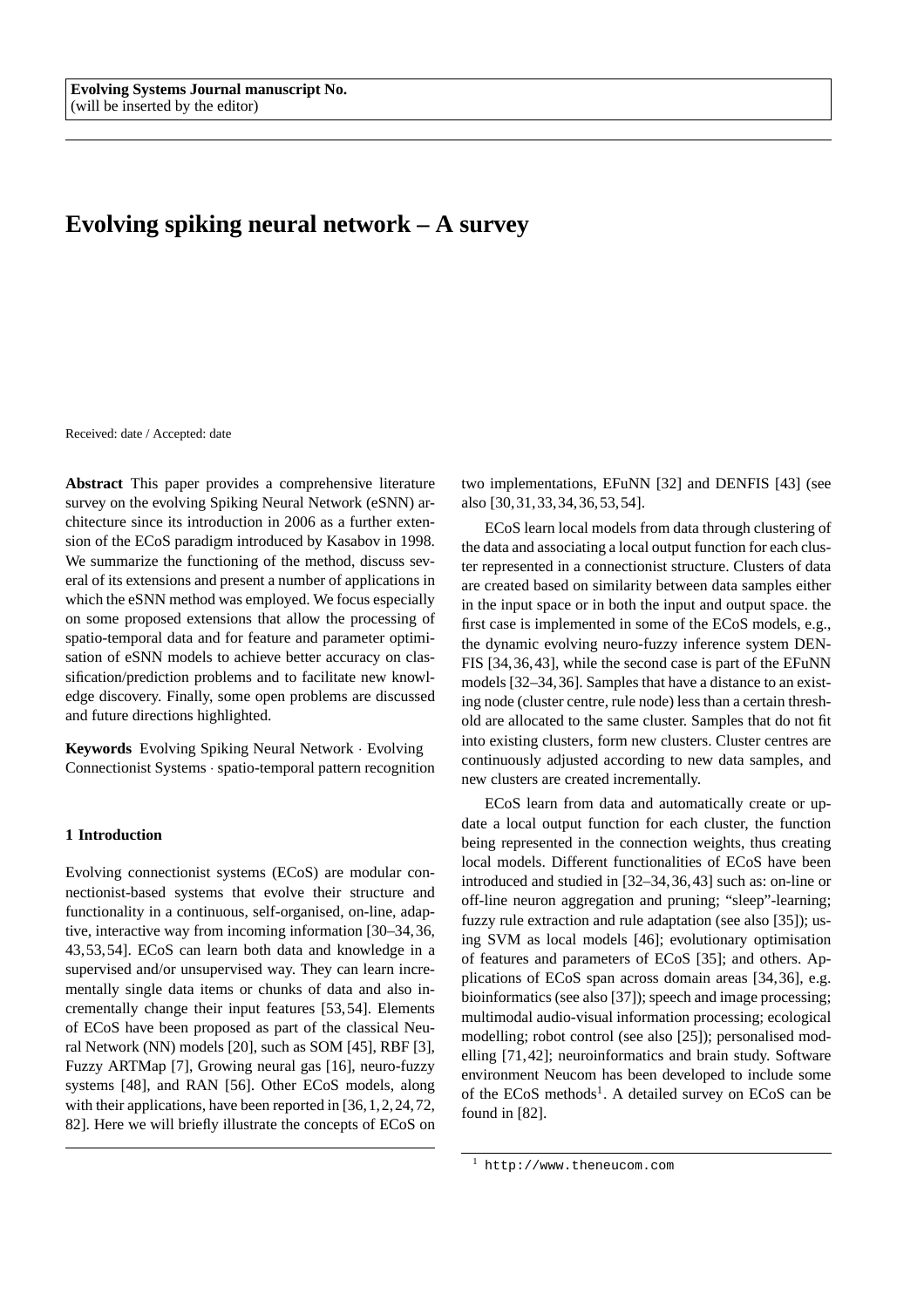While the classical ECoS uses a simple sigmoid model of a neuron, the further developed evolving spiking neural network (eSNN) architecture uses a spiking neuron model for which similar ECoS principles and applications are applicable. The aim of this paper is to present the current stateof-the-art of the eSNN method first introduced in [90]. In the next section, we present the working principle of eSNN along with all its components. Then, we highlight numerous extensions of the original method, followed by a discussion of notable applications. Finally, we conclude this survey by addressing future research directions of eSNN.

# **2 Evolving Spiking Neural Network**

The desire to better understand the remarkable information processing capabilities of the mammalian brain has recently led to the development of more complex and biologically plausible connectionist models, namely spiking neural networks (SNN). See e.g. [18] for a comprehensive standard text on the material. These models use trains of spikes as internal information representation rather than continuous variables. Nowadays, many studies attempt to use SNN for practical applications, some of them demonstrating very promis- is the firing time of j, and  $0 < m_i < 1$  is a parameter of ing results in solving complex real world problems.

Based on the ECoS methodology, an evolving spiking neural network architecture (eSNN) was proposed in [90, 36] that was initially designed as a visual pattern recognition system. Other studies have utilised eSNN as a general classification method, e.g. in the context of classifying water and wine samples [70]. The first eSNNs were based on the Thorpe's neural model [78], in which the importance of early spikes (after the onset of a certain stimulus) is boosted called rank-order coding and learning. Synaptic plasticity is employed by a fast supervised one-pass learning algorithm that is explained as part of this section. Following eSNN architectures used both rank-order and time-based learning methods to account for spatio-temporal data [41,52].

In the next sections, Thorpe's neural model and the spike encoding principle used in eSNN are presented, followed by the description of the one-pass learning method and the overall functioning of the eSNN method. Finally, a variety of applications based on the eSNN architecture is surveyed and summarized.

# 2.1 Neural model

A simplified Leaky Integrate-and-Fire (LIF) model was formally proposed in [78]. However, the general idea of the model can be traced back to publications as early as 1990 [73]. This model lacks the post-synaptic potential leakage. The spike response of a neuron depends only on the arrival time of pre-synaptic spikes. The importance of early spikes is

boosted and affects the post-synaptic potential more strongly than later spikes. This concept is very interesting due to the fact that the brain is able to compute even complex tasks quickly and reliably. For example, the human brain requires for the processing of visual data only approximately 150ms [74, 76], see also a similar study on rapid visual categorisation of natural and artificial objects [81]. Since it is known that this type of computation is partly sequential and several parts of the brain involving millions of neurons participate in the computation, it has been argued in [77] and [74] that each neuron has time and energy to emit only very few spikes that can actually contribute to the processing of the input. As a consequence, few spikes per neuron are biologically sufficient to solve a highly complex recognition task in realtime.

Similar to other models, the dynamics of the Thorpe model are described by the dynamics of the post-synaptic potential  $u_i(t)$  of a neuron *i*:

$$
u_i(t) = \begin{cases} 0 & \text{if fired} \\ \sum_{j|f(j) < t} w_{ji} \, m_i^{order(j)} & \text{otherwise} \end{cases} \tag{1}
$$

where  $w_{ji}$  is the weight of a pre-synaptic neuron j,  $f(j)$ the model, namely the modulation factor. Function  $order(j)$ represents the rank of the spike emitted by neuron  $j$ . For example, a rank  $order(j) = 0$  would be assigned if neuron  $j$  is the first among all pre-synaptic neurons of  $i$  that emits a spike. In a similar fashion, the spikes of all pre-synaptic neurons are ranked and then used in the computation of  $u_i$ . A neuron  $i$  fires a spike when its potential reaches a certain threshold  $\vartheta$ . After emitting a spike, the potential resets to  $u_i = 0$ . Each neuron is allowed to emit only a single spike at most. The threshold  $\vartheta = c u_{max}$  is set to a fraction  $0 < c < 1$  of the maximum potential  $u_{max}$  reachable for a neuron. Figure 1 presents the change of the post-synaptic potential for the Thorpe neural model if a series of input spikes stimulates the neuron through different synapses.

These simplifications allow a very fast real-time simulation of large networks. Due to its low computational costs this model was mainly used for studying image and speech recognition methods involving thousands of connected neurons (e.g. [14] and [79]). Many studies have investigated the Thorpe model, e.g. for face recognition [80] and [12].

### 2.2 Neural encoding

In order to classify real-valued datasets, each data sample, i.e. a vector of real-valued elements, is mapped into a sequence of spikes using a certain neural encoding technique. In the context of eSNN, the so-called rank order population encoding is employed, but other encoding may be suitable as well.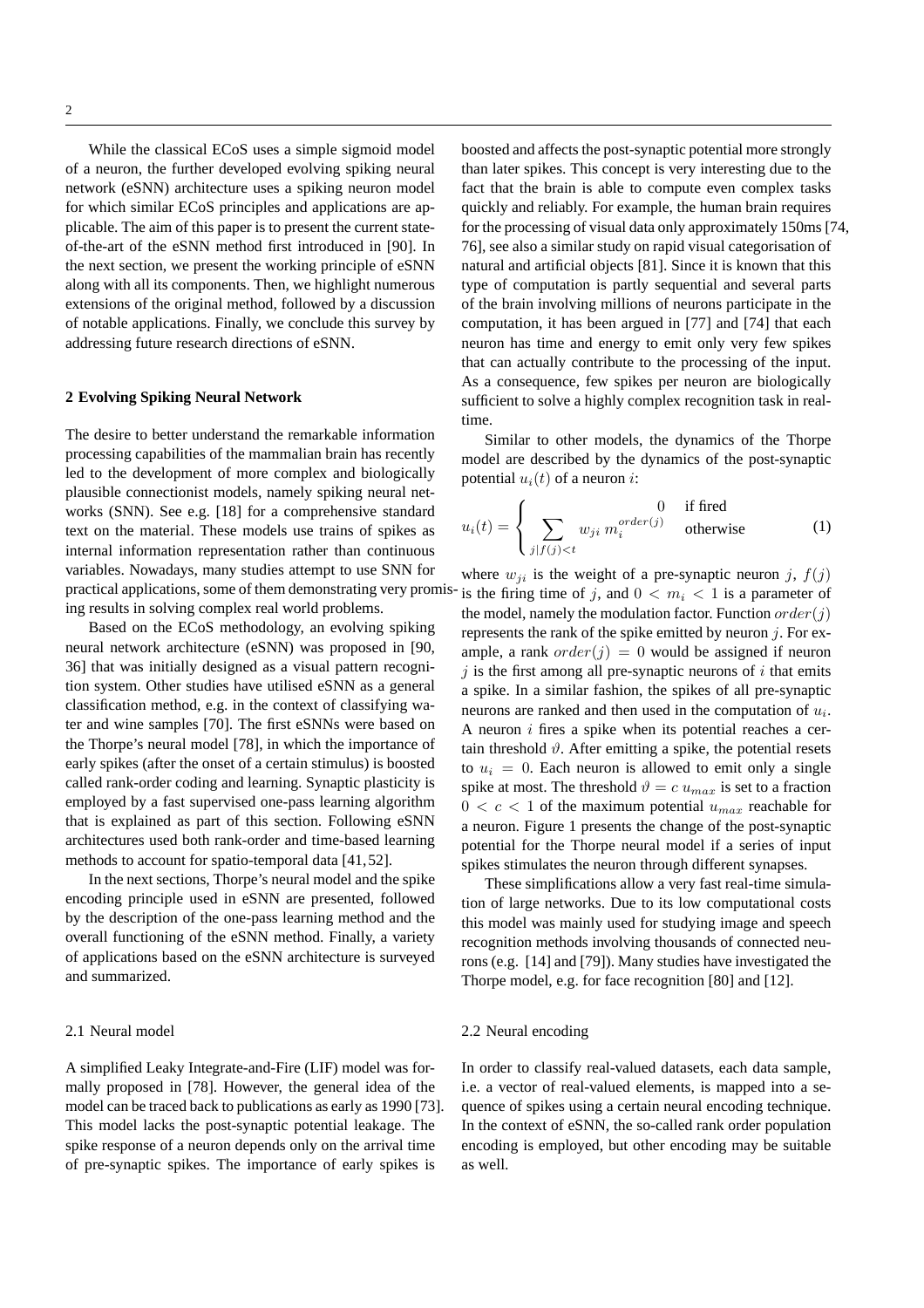

Fig. 1: Dynamics of the post-synaptic potential (PSP) of the Thorpe neuronal model for a given input stimulus. If the potential reaches threshold  $\vartheta$ , a spike is triggered and the PSP is set to 0 for the rest of the simulation, even if the neuron is still stimulated by incoming spike trains.

The neural encoding technique is described in detail in [61,65]. We summarize it here for the sake of completeness. Rank order population encoding is an extension of the rank order encoding introduced in [78]. It allows the mapping of vectors of real-valued elements into a sequence of spikes. An implementation based on arrays of receptive fields is firstly described in [6]. Receptive fields allow the encoding of continuous values by using a collection of neurons with overlapping sensitivity profiles. Each input variable is encoded independently by a group of M one-dimensional receptive fields. For a variable  $n$  an interval  $[I_{min}^n, I_{max}^n]$  is defined. The Gaussian receptive field of neuron i is given by its centre  $\mu_i$ 

$$
\mu_i = I_{min}^n + \frac{2i - 3}{2} \cdot \frac{I_{max}^n - I_{min}^n}{M - 2}
$$
 (2)

and width  $\sigma$ :

$$
\sigma = \frac{1}{\beta} \cdot \frac{I_{max}^n - I_{min}^n}{M - 2} \tag{3}
$$

with  $1 \leq \beta \leq 2$ . Parameter  $\beta$  directly controls the width of each Gaussian receptive field. Figure 2 depicts an example encoding of a single variable. For the diagram,  $\beta = 2$  was used, the input interval  $[I_{min}^n, I_{max}^n]$  was set to  $[-1.5, 1.5]$ , and  $M = 5$  receptive fields were used.

More information on rank order coding strategies can be found in [55] and the accompanying article [12]. Very interesting is also the review on rapid spike-based processing strategies in the context of image recognition presented in [75], where most work on the Thorpe neural model and rank order coding is summarised. Rank order coding was also explored for speech recognition problems [49] and is a core part of the eSNN architecture.



Fig. 2: Population encoding based on Gaussian receptive fields. For an input value  $v = 0.75$  (thick straight line in top figure) the intersection points with each Gaussian is computed (triangles), which are in turn translated into spike time delays (lower left figure).

# 2.3 Learning

The eSNN learning algorithm was first described in [90]. Here, we provide a revised description that was first introduced in [61]. The topology of eSNN is strictly feed-forward and may be organised in several layers. Weight modification only occurs on the connections between the neurons of the output layer and the neurons of either hidden layer or the input layer.

The aim of the learning method is to create output neurons, each of them labelled with a certain class label  $l \in L$ . The number and value of class labels depends on the classification problem to solve, i.e. L corresponds to the set of class labels of the given dataset. After presenting a certain input sample to the network, the corresponding spike train is propagated through the SNN which may result in the firing of certain output neurons. It is also possible that no output neuron is activated and the network remains silent. In this case, the classification result is undetermined. If one or more output neurons have emitted a spike, the neuron with the shortest response time among all activated output neurons is determined, i.e. the output neuron with the earliest spike time. The label of this neuron represents the classification result for the presented input sample.

The learning algorithm successively creates a repository of trained output neurons during the presentation of training samples. For each class label  $l \in L$  an individual repository is evolved. The procedure is described in detail in Algorithm 1. For each training sample i with class label  $l \in L$ a new output neuron is created and fully connected to the previous layer of neurons resulting in a real-valued weight vector  $w^{(i)}$ , with  $w_j^{(i)} \in \mathbb{R}$  denoting the connection between the pre-synaptic neuron  $j$  and the created neuron  $i$ . In the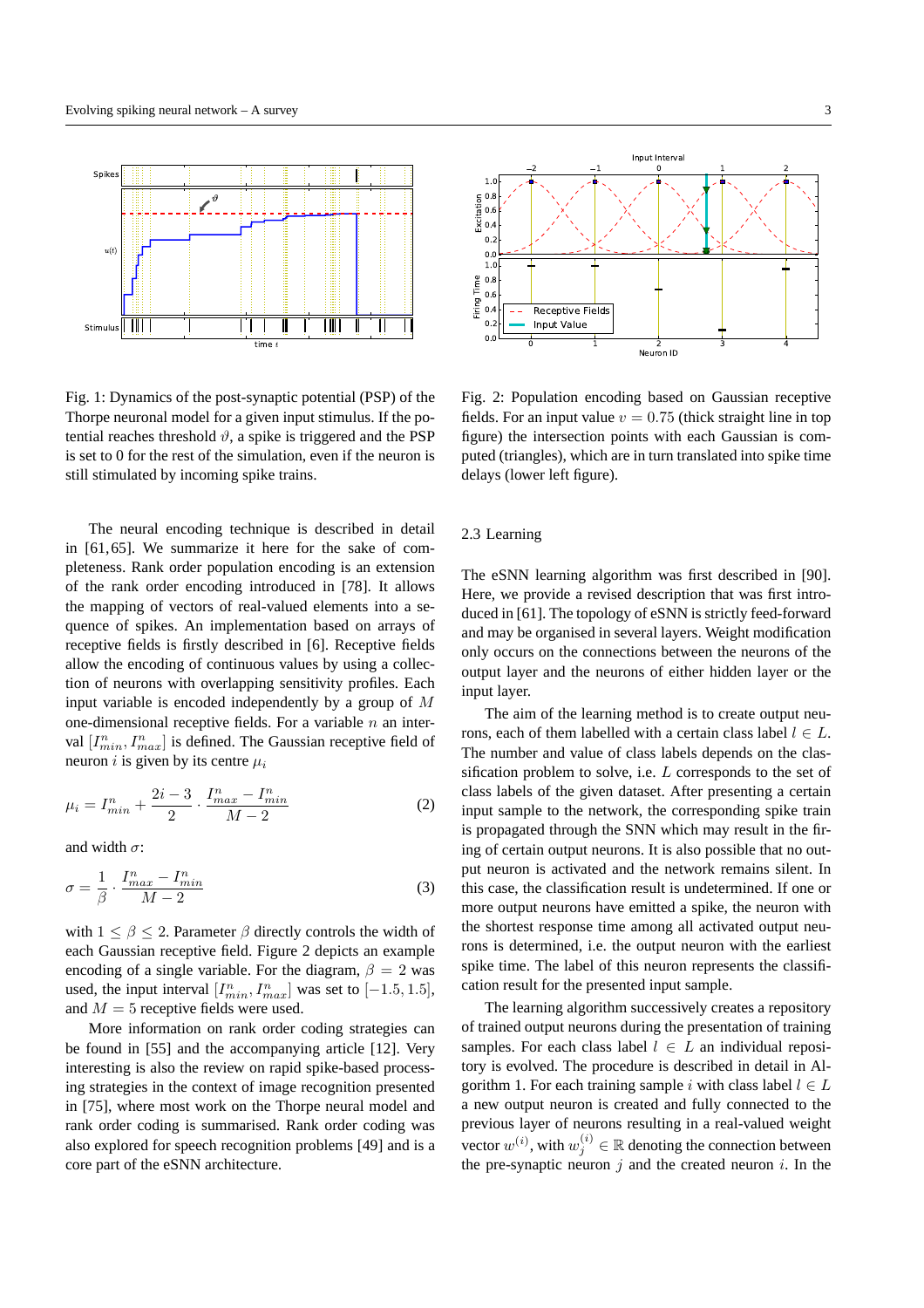**Require:**  $m_l$ ,  $s_l$ ,  $c_l$  for a class label  $l \in L$ 1: initialise neuron repository  $R_l = \{\}$ 2: **for all** samples  $X^{(i)}$  belonging to class l **do** 3:  $w_j^{(i)} \leftarrow (m_l)^{order(j)}, \quad \forall j \mid j$  pre-synaptic neuron of i 4:  $u_{max}^{(i)} \leftarrow \sum_j w_j^{(i)}(m_l)^{order(j)}$ 5:<br>6:  $(i) \leftarrow c_l u_{max}^{(i)}$ 6: **if**  $\min(d(w^{(i)}, w^{(k)})) < s_l, w^{(k)} \in R_l$  **then** 7:  $w^{(k)} \leftarrow$  merge  $w^{(i)}$  and  $w^{(k)}$  according to Equation 7 8:  $\vartheta^{(k)} \leftarrow \text{merge } \vartheta^{(i)} \text{and } \vartheta^{(k)} \text{ according to Equation 8}$ 9: **else** 10:  $R_l \leftarrow R_l \cup \{w^{(i)}\}$ 11: **end if** 12: **end for**

next step, the input spikes are propagated through the network and the value of weight  $w_j^{(i)}$  is computed according to the *order* of spike transmission through a synapse j, *cf.* line 3 in Algorithm 1:

 $w_j^{(i)} = (m_l)^{order(j)}, \quad \forall j \mid j$  pre-synaptic neuron of i (4)

Parameter  $m_l$  is the modulation factor of the Thorpe neural model. Differently labelled output neurons may have different modulation factors  $m_l$ . Function  $order(j)$  represents the rank of the spike emitted by neuron  $i$ . For example, a rank  $order(j) = 0$  would be assigned, if neuron j is the first among all pre-synaptic neurons of  $i$  that emits a spike. In a similar fashion the spikes of all pre-synaptic neurons are ranked and then used in the computation of the weights.

The firing threshold  $\vartheta^{(i)}$  of the created neuron i is defined as the fraction  $c_l \in \mathbb{R}$ ,  $0 < c_l < 1$ , of the maximal possible potential  $u_{max}^{(i)}$ , *cf.* lines 4 and 5 in Algorithm 1:

$$
\vartheta^{(i)} = c_l u_{max}^{(i)}
$$
\n
$$
u_{max}^{(i)} = \sum w_i^{(i)} (m_l)^{order(j)}
$$
\n(5)

$$
u_{max}^{(i)} = \sum_{j} w_j^{(i)} (m_l)^{order(j)} \tag{6}
$$

The fraction  $c_l$  is a parameter of the model and for each class label  $l \in L$  a different fraction can be specified.

The weight vector of the trained neuron is then compared to the ones of neurons that are already stored neurons in the repository, *cf.* line 6 in Algorithm 1. If the minimal Euclidean distance between the weight vectors of the neuron  $i$  and an existing neuron  $k$  is smaller than a specified similarity threshold  $s_l$ , the two neurons are considered too "similar" and both the firing thresholds and the weight vectors are merged according to<sup>2</sup>:

$$
w_j^{(k)} \leftarrow \frac{w_j^{(i)} + Nw_j^{(k)}}{1 + N}, \forall j \mid j \text{ pre-synaptic neuron of } i \text{ (7)}
$$
  

$$
\vartheta^{(k)} \leftarrow \frac{\vartheta^{(i)} + N\vartheta^{(k)}}{1 + N}
$$
 (8)

Integer N denotes the number of samples previously used to update neuron  $k$ . The merging is implemented as the (running) average of the connection weights, and the (running) average of the two firing thresholds. After the merging, the trained neuron  $i$  is discarded and the next sample processed. If no other neuron in the repository is similar to the trained neuron i, the neuron i is added to the repository as a new output neuron.



Fig. 3: Schematic illustration of the evolving spiking neural network architecture (eSNN). Real-valued vector elements are mapped into the time domain using rank order population encoding based on Gaussian receptive fields. As a consequence of this transformation input neurons emit spikes at pre-defined firing times, invoking the one-pass learning algorithm of the eSNN. The learning iteratively creates repositories of output neurons, one repository for each class. Here a two-class problem is presented. Due to the evolving nature of the network, it is possible to accumulate knowledge as it becomes available, without the requirement of re-training with already learnt samples, which is one of the ECoS principles.

Figure 3 depicts the eSNN architecture. Due to the incremental evolution of output neurons, it is possible to accumulate knowledge as it becomes available. Hence, a trained network is able to learn new data without the need of re-training on already learnt samples as it is in all ECoS models.

## 2.4 Integrated feature selection and parameter optimization

A number of studies have extended the eSNN architecture in which a mechanism of automatically optimizing the features of the given dataset along with most of the eSNN parameters was proposed. In the next sections, we survey the Quantuminspired eSNN framework QiSNN [61] and the Dynamic Quantum-inspired Particle Swarm Optimized eSNN method eSNN-DQiPSO [22].

 $2$  In [61] a slightly different definition of the firing threshold was introduced that deviates from the original description presented in [90].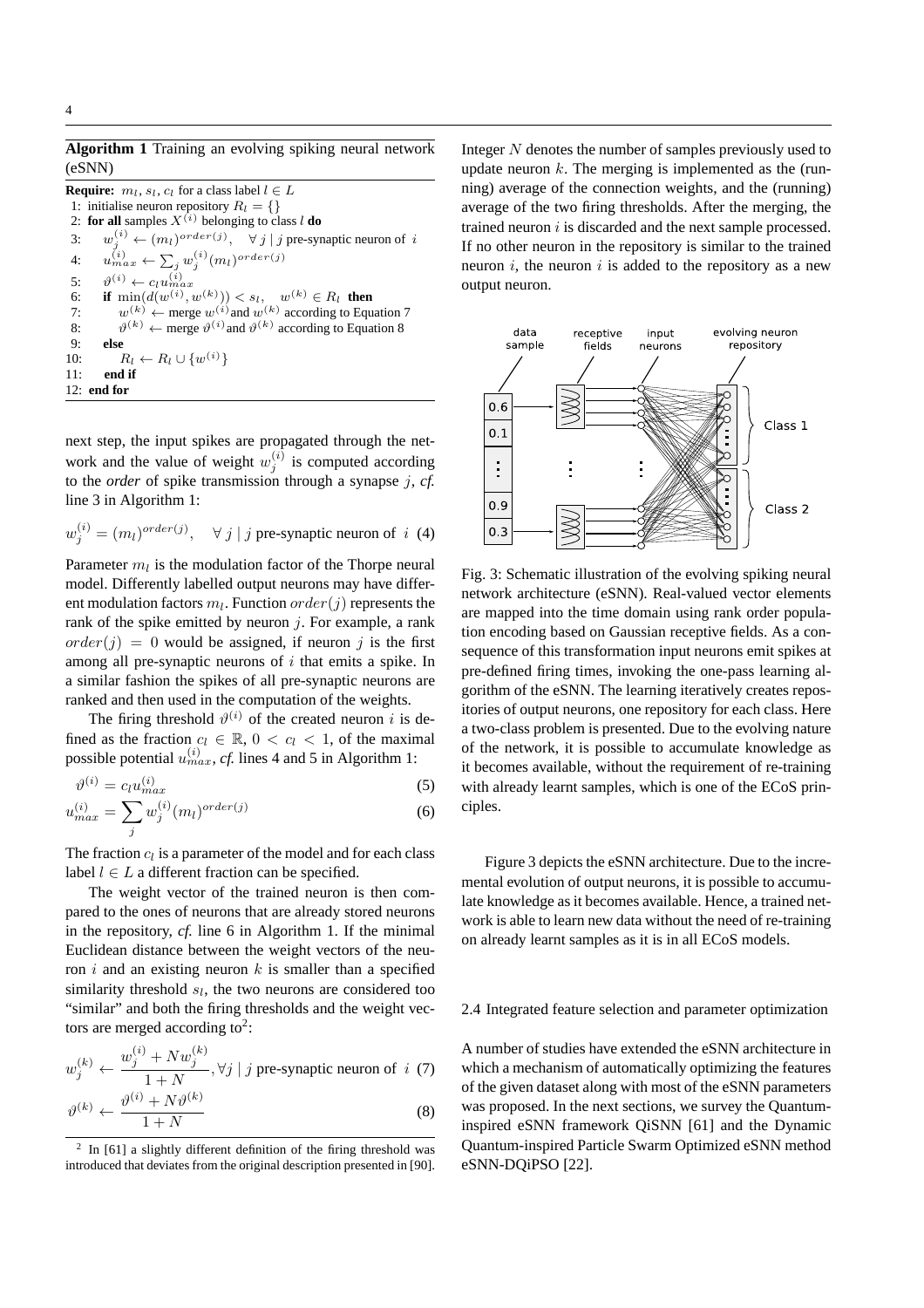# *2.4.1 QiSNN*

The successful application of eSNN to a specific classification problem requires the identification of a suitable parameter set for the neural model and the learning method. In [61], an evolutionary algorithm was suggested to automatically optimize the network parameters. Simultaneously, the algorithm was also used to identify feature subsets that maximize the classification accuracy of eSNN. In this section, we summarize the findings of this work along with some notable extensions and applications.

The eSNN extension presented in [61] combines a binary optimization algorithm, namely the Versatile Quantuminspired Evolutionary Algorithm (vQEA) [9], with an eSNN. vQEA is a probabilistic approach in which a number of independent probability vectors is evolved in parallel. These vectors may interact at certain intervals with each other forming a multi-model Estimation of Distribution Algorithm (EDA) [10]. Following the wrapper approach [44], vQEA identifies relevant feature subsets and simultaneously evolves an optimal eSNN parameter setting. Due to the quantum metaphor employed in vQEA, the architecture was named Quantum-inspired SNN (QiSNN) framework. Applied to benchmark data, the QiSNN-based feature selection reported excellent classification results and an accurate detection of relevant information in the dataset [61–65].



Fig. 4: The QiSNN [61] framework of eSNN with tightly coupled feature selection and parameter optimization, integrated with the data.

The QiSNN framework is shown in Figure 4. The upper part of the diagram represents the eSNN classification method. Note the binary mask in the second step of the process. This mask along with a specific configuration of neural and learning parameters is passed to eSNN from the optimization method depicted in the lower part of the figure. The binary mask describes the features to be selected from a real-valued input data vector. Then, the selected features

are transformed into a train of spikes using the rank order population encoding technique, see Section 2.2 for details. Following the one-pass learning procedure, the connection weights of eSNN are trained according to the given parameter set. The learning process includes the presentation of all training samples. After the learning, the classification accuracy is determined on a set of test samples. This accuracy provides a quality measure of the feature subset and the used parameter configuration. This quality feedback is passed to the employed optimization algorithm. Based on the quality, the optimizer adapts the search strategy and passes new feature subsets and configurations to eSNN for evaluation. The whole process iterates until a termination criterion is met, i.e. a satisfying classification accuracy is reached or the maximum number of iterations is exhausted.

The automatic parameter adaptation of QiSNN is a highly desirable feature since it promotes the straightforward application of the method to other problem domains. In section 4, we will present some of the applications in which QiSNN was employed for knowledge discovery.

For the simultaneous optimization of the network parameters and the feature subset, a heterogeneous search space has to be explored. A binary search space encodes the selection of specific features and a continuous search space represents the parameter space of eSNN. Therefore, the binary nature of vQEA requires the conversion of bit strings into real values which are then mapped into eSNN parameters. The use of a binary optimiser for a real-valued search space appears inappropriate for a number of reasons.

First, for the mapping of bit strings into a real value additional computational resources are necessary. Furthermore, a granularity is introduced into a continuous search interval. Even worse, neighbouring solutions in the continuous domain might not be neighbours in their binary representation. Thus, exploring the local neighbourhood of a realvalued solution may require the optimiser to flip many bits in the solution's binary representation encouraging premature convergence and promoting the well-known phenomenon of hitch-hiking [59]. For these reasons vQEA was extended towards continuous search spaces in [63] resulting in a novel Estimation of Distribution Algorithm (EDA) called the hierarchical multi-model EDA (hMM-EDA). hMM-EDA uses a continuous representation based on Gaussian distributions to optimize the parameter space of eSNN. The study presented in [65] describes the algorithm in detail and compares its performance and its characteristics to related methods.

Similar to QiSNN, the combination of hMM-EDA and eSNN forms an integrated feature and parameter optimization framework based on the eSNN classification method. The continuous representation in hMM-EDA is used to optimize the parameter space of eSNN, while the binary representation explores the feature space of the given dataset. The enhanced QiSNN was shown to converge faster, more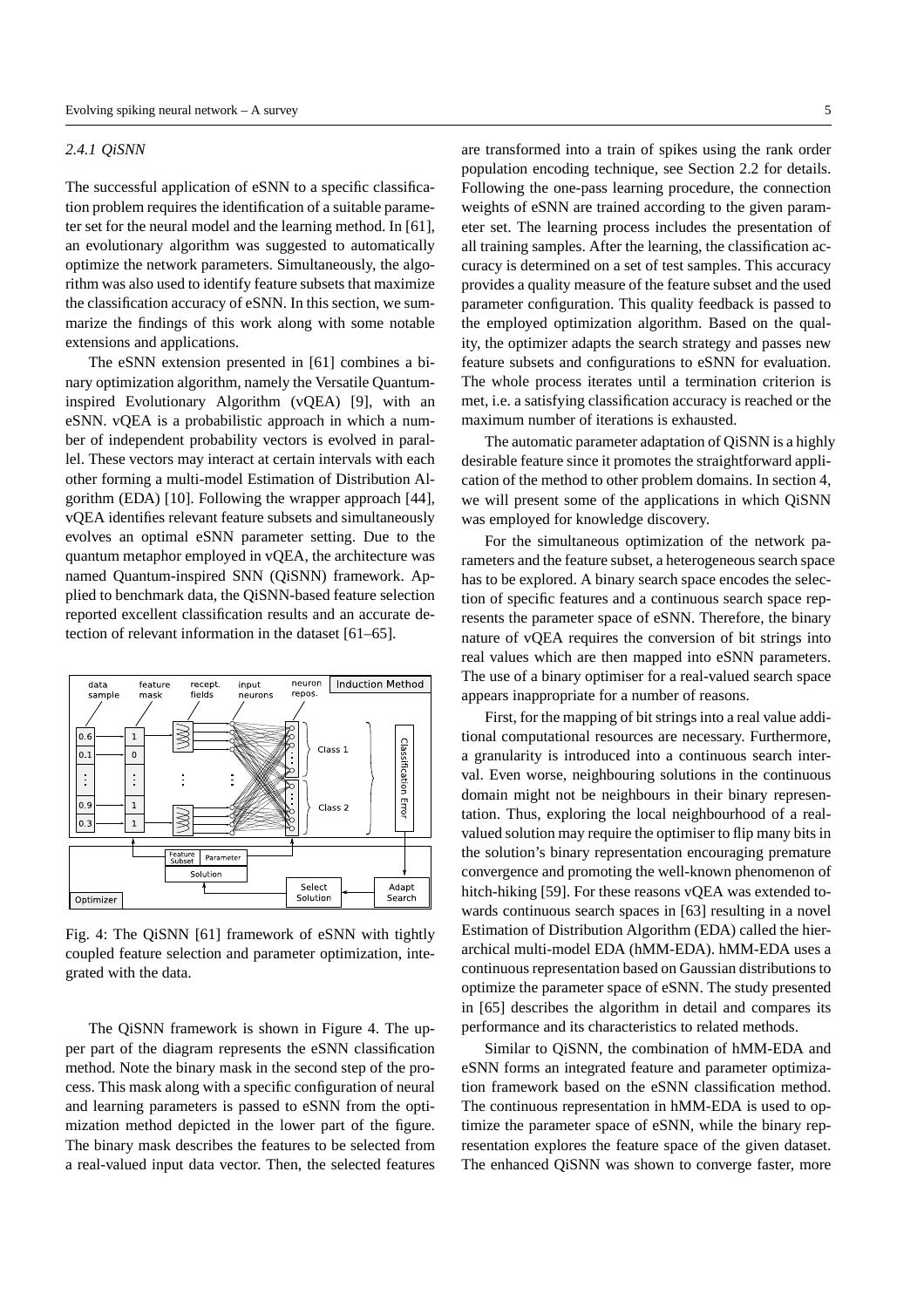consistently and more reliably than the original QiSNN [63, 65,60].

In [62] a detailed experimental analysis of the behavior and functioning of QiSNN was presented by the authors. The analysis focused on the process of the simultaneous optimization of features subsets and eSNN parameters and their interaction and mutual influences. The study also investigated the role of the neural encoding and its impact on the classification characteristics of QiSNN. Recommendations for configuring eSNN parameters that are not included in the evolutionary optimization process were given.

## *2.4.2 eSNN-DQiPSO*

An approach very similar to QiSNN was presented in [21]. Instead of using hMM-EDA as employed in QiSNN, a Quantum-inspired Particle Swarm Optimizer (QiPSO) was investigated to perform both feature selection and parameter optimization of eSNN. Since QiPSO was designed as a binary optimization method, the algorithm reported optimization results comparable to the ones obtained by the original QiSNN that employed the binary optimizer vQEA. A future study should attempt a formal comparison of these two QiSNN variants.

Later a heterogeneous version of QiPSO was proposed in [22,23], namely the Dynamic QiPSO, that was able to explore both continuous and binary search spaces simultaneously. The method essentially combined QiPSO with a traditional PSO to explore the two search spaces in parallel. Additionally, some specialized particles were introduced in order to increase the diversity of the particle population thus counteracting premature convergence of the algorithm.

The same study also proposed another interesting variation of the eSNN classifier. Following ideas of a probabilistic neural model introduced in [38], the probability of presence and absence of connections between input and output neurons of eSNN were also subjected to the evolutionary optimization process. The resulting probabilistic eSNN-DQiPSO was studied on the two-spiral problem and reported superior classification performance compared to the deterministic eSNN.

# 2.5 Rule extraction from eSNN

In ECoS models each cluster of training data is represented by a cluster centre captured in a (hidden) neuron called rule node, and a local function to approximate the data in the cluster. The cluster information and the local function are represented as fuzzy rules of the form:

IF  $x_i$  is HIGH, i.e. data is in cluster  $C_i$ 

THEN the function is  $F_i$ 

where  $x_i$  are input variables. Similarly, fuzzy rules can be

extracted from a trained eSNN as suggested in [69], where the output function is a class label.

# **3 Spatio-temporal pattern recognition**

In this section, we describe a significant extension of the eSNN approach to allow the processing of spatio-temporal information. Many of today's data volumes are continuously updated adding an additional time dimension to the datasets. The classification of spatio-temporal patterns is a great challenge for data mining methods. Many data vectors are sequentially presented to a classification algorithm which in turn learns the mapping of this sequence to a given class label. In its original form, the eSNN model does not allow the classification of spatio-temporal data.

#### 3.1 eSNN with dynamic synapses (deSNN)

Several new models of eSNN have been recently proposed to deal with spatio and spectro-temporal pattern recognition (SSTPR), from a single neuron layer model, to reservoirbased models. In [41,52] dynamic synapses are added to the LIF model, where in addition to the rank-order learning based on the order of incoming spikes, the synaptic weights change in an unsupervised mode based on the time of the following incoming spikes to the post-synaptic neuron [17]. This model is called dynamic eSNN (deSNN). It is efficient in both address event representation (AER) and frame-based representation. In the former, only changes in the input information are presented as incoming spikes, asynchronously (e.g. [41]). In the latter whole frames of input data are transferred into spikes one by one as a temporal sequence (e.g. [52]).

When the temporal input patterns are longer (e.g. lasting for seconds) a single neuron layer structure may not be efficient in learning these sequences. In this case larger neuronal "reservoirs" would be needed.

## 3.2 Reservoir-based eSNN (reSNN)

A reservoir extension of the standard LIF eSNN was proposed in [68] that enables the method to process spatiotemporal information. The general idea is to add an additional layer to the network architecture that transforms the spatio-temporal input pattern into a single high-dimensional network state. The mapping of this intermediate state into a desired class label can then be learned by the one-pass learning algorithm of eSNN. The study presented an initial experimental analysis demonstrating the feasibility of this extension in principle and left a more comprehensive analysis for future studies. The idea was further developed and investigated in [67][50] resulting in the reservoir based eSNN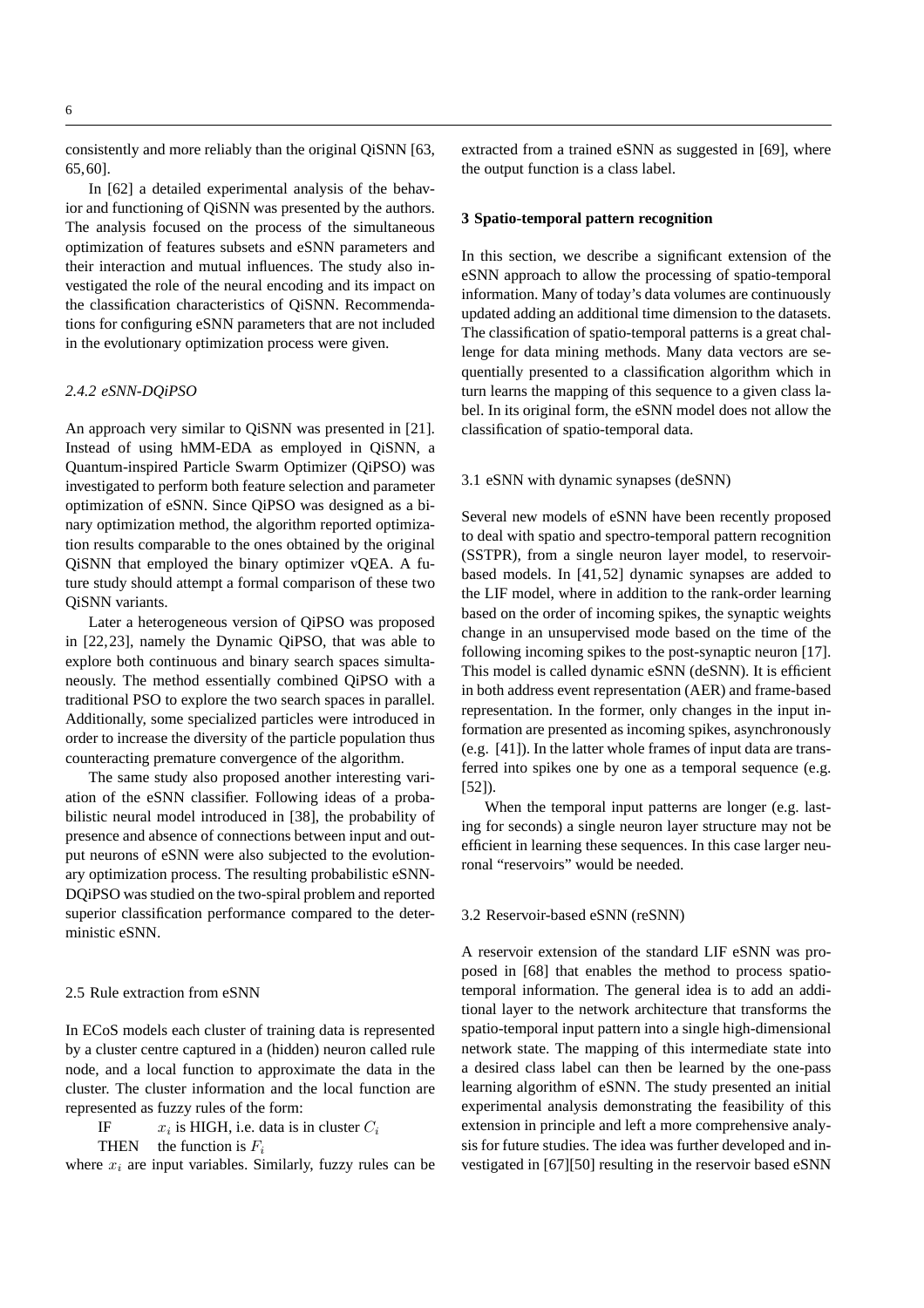

Fig. 5: Architecture of the reservoir-based eSNN [67] capable of processing spatio-temporal data. The colored (dashed) boxes indicate novel parts in the original eSNN architecture.

(reSNN) illustrated in Figure 5. Compared to the original eSNN, the novel parts in the architecture are indicated by the highlighted boxes.

We outline the working of the method by explaining the diagram from left to right. Spatio-temporal data patterns are presented to the reSNN system in form of an ordered sequence of real-valued data vectors. In the first step, each real-value of a data vector is transformed into a spike train using a population encoding already described in section 2.2. As a result of the encoding, input neurons spike at predefined times according to the presented data vectors. The input spike trains are then fed into a spatio-temporal filter which accumulates the temporal information of all input signals into a single high-dimensional intermediate liquid state. The filter is implemented in the form of a liquid or a reservoir [50], i.e. a recurrent SNN, for which the eSNN acts as a readout function. Since the intermediate liquid state has no temporal dimension, the one-pass learning algorithm of eSNN is able to learn the mapping of this state into a desired class label.

The study in [67] investigated the classification performance of reSNN on the real-world sign-language dataset LI-BRAS. For the simulation of the reservoir the SNN simulator Brian [19] was used. reSNN reported very promising classification accuracies which were at least comparable to results obtained by traditional neural network approaches.

# **4 Applications**

The eSNN architectures described above have been used in a variety of applications that are briefly summarised here.

# 4.1 Visual pattern recognition

Among the earliest application of the eSNN is the visual pattern recognition system presented in [90] which extends the work of [11,13] by including the on-line learning technique described above. In [90] and [85] the method was studied on an image dataset consisting of 400 faces of 40 different persons. The task here was to predict the class labels of presented images correctly. The system was trained on a subset of the data and then tested on the remaining samples of the data. Classification results were similar to [11,13] with the additional advantages of the novel on-line learning method.

The main principle of this image recognition method is briefly outlined here. The neural network is composed of four layers of Thorpe neurons, each of them grouping a set of neurons into several two-dimensional maps, so-called neural maps. Information in this network is propagated in a feed-forward manner, i.e. no recurrent connections exist. An input frame in form of a grey-scale image is fed into the first neural layer  $(L_1)$ , each pixel of the image corresponding to one neuron in a neural map of  $L_1$ . Several neural maps may exist in this layer. The map consists of "On" and "Off" neurons that are responsible for the enhancement of the high contrast parts of the image. Each map is configured differently and thus is sensitive to different grey scales in the image. The output of this layer is transformed into the spike domain using rank order encoding as described in [78]. As a consequence of this encoding, pixels with higher contrast are prioritised in the neural processing.

The second layer, denoted  $L_2$ , consists of orientation maps. Each map is selective for different directions, i.e.  $0^\circ, 45^\circ, \ldots, 315^\circ$ , and is implemented by appropriately parametrised Gabor functions. It is noted that the first two layers are passive filters that are not subject to any learning process. In the third layer,  $L_3$ , the learning occurs using the one-pass learning method described in section 2.3. Here neural maps are created and merged according to the rules of the learning algorithm. Finally, the fourth layer,  $L_4$ , consists of a single neuron for each output class, which accumulates opinions about the class label of a certain sequence of in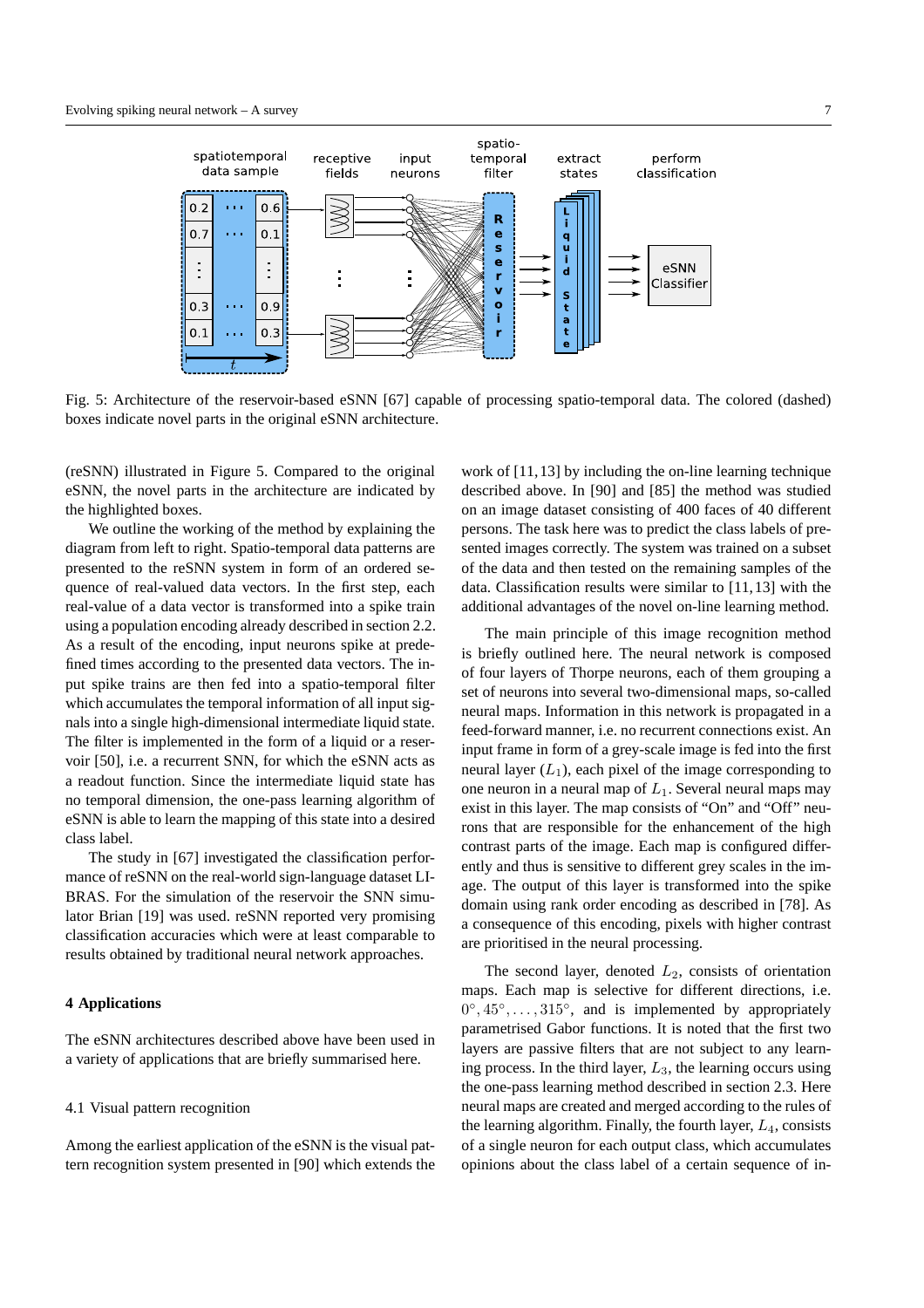put frames. The weights between  $L_3$  and  $L_4$  are fixed to a constant value, usually 1, and are not subject to learning. The first  $L_4$  neuron that is activated by the presented stimuli determines the classification result for the input. After the activation of an  $L_4$  neuron the system stops.

Experimental evidence about the suitability of this pattern recognition system is provided in [88] along with a comparison to other typical classification methods.

In a later study another processing layer was added to the system which allows efficient multi-view visual pattern recognition [88]. The additional layer accumulates information over several different views of an image in order to reach a final decision about the associated class label of the frames. Thus, it is possible to perform an efficient online person authentication through the presentation of a short video clip to the system, although the audio information was ignored in this study.

### 4.2 Auditory pattern recognition

A similar network, but in an entirely different context, was investigated in [86], where a text-independent speaker authentication system is presented. The classification task in this work consisted of the correct labelling of audio streams presented to the system.

Speech signals are split into temporal frames, each containing a signal segment over a short time period. The frames are first pre-processed using the Mel Frequency Cepstrum Coefficients (MFCC) [57] and then used to invoke the eSNN. The MFCC frame is transformed into the spike domain using rank order encoding [78] and the resulting stimulus is propagated to the first layer of neurons. This layer, denoted  $L_1$ , contains two neural ensembles representing the speaker and the background model, respectively. While the former model is trained on the voice of a certain speaker, the latter one is trained on the background noise of the audio stream. This system also collects opinions about the class label of the presented sequence of input frames, which is implemented by the second layer of the network. Layer  $L_2$ consists of only two neurons, each of which accumulates information about whether a given frame corresponds to a certain speaker or to the background noise. Whenever an  $L_2$ neuron is activated, the simulation of the network stops and the classification output is presented.

# 4.3 Audio-visual pattern recognition

The two recognition systems presented above were successfully combined, forming an audio-visual pattern recognition method. Both systems are trained individually, but their output is propagated to an additional supra-modal layer. The supra-modal layer integrates incoming sensory information

from individual modalities and cross-modal connections enable the influence of one modality upon the other. A detailed discussion of this system along with experimental evidence is given in [87] and in the PhD dissertation of Simei Wysoski in [84]. A later study suggests that this system might be suitable not only for audio and visual pattern recognition problems, but also for more general brain-like multimodal information processing tasks [83,89].

## 4.4 Taste recognition

Another application of eSNN being discussed here investigates the use of a SNN for taste recognition in a gustatory model. The classification performance of eSNN was experimentally explored [70,69] based on water and wine samples collected from [8] and [58]. The topology of the model consists of two layers. The first layer receives an input stimulus obtained from the mapping of a real-valued sensory data sample into spike trains using a rank order population encoding, *cf.* section 2.2. The weights from the first neural layer are subject to training according to the already discussed one-pass learning method. Finally, the output of the second neural layer determines the class label of the presented input stimulus.

The method was investigated in a number of scenarios, where the size of the datasets and the number of class labels was varied. Generally, eSNN reported promising results on both large and small datasets, which has motivated an FPGA hardware implementation of the system [91].

#### 4.5 Ecological modeling

The QiSNN framework as presented in section 2.4 was used in a case study on ecological modeling [64]. Meteorological data, such as monthly and seasonal temperature, rain fall and soil moisture recordings for different geographical sites, were compiled from published results, and each global site was labelled according to the presence or absence of the Mediterranean fruit-fly (a serious fruit pest). The study aimed towards the identification of important features relevant for predicting the presence/absence of this insect species. From 68 features, QiSNN identified 14 features to be of particular importance. These features were analyzed by an ecological expert and they compared well to results found in related studies. The clear potential for further improvement of classification accuracy with model refinement, as well as automatic optimisation of parameters, suggested QiSNN as an useful approach for the analysis and modelling of complex, noisy ecological data.

The same data was later revisited [63] and the experiments were repeated using the enhanced version of QiSNN (see section 2.4 for details). Compared to the original study,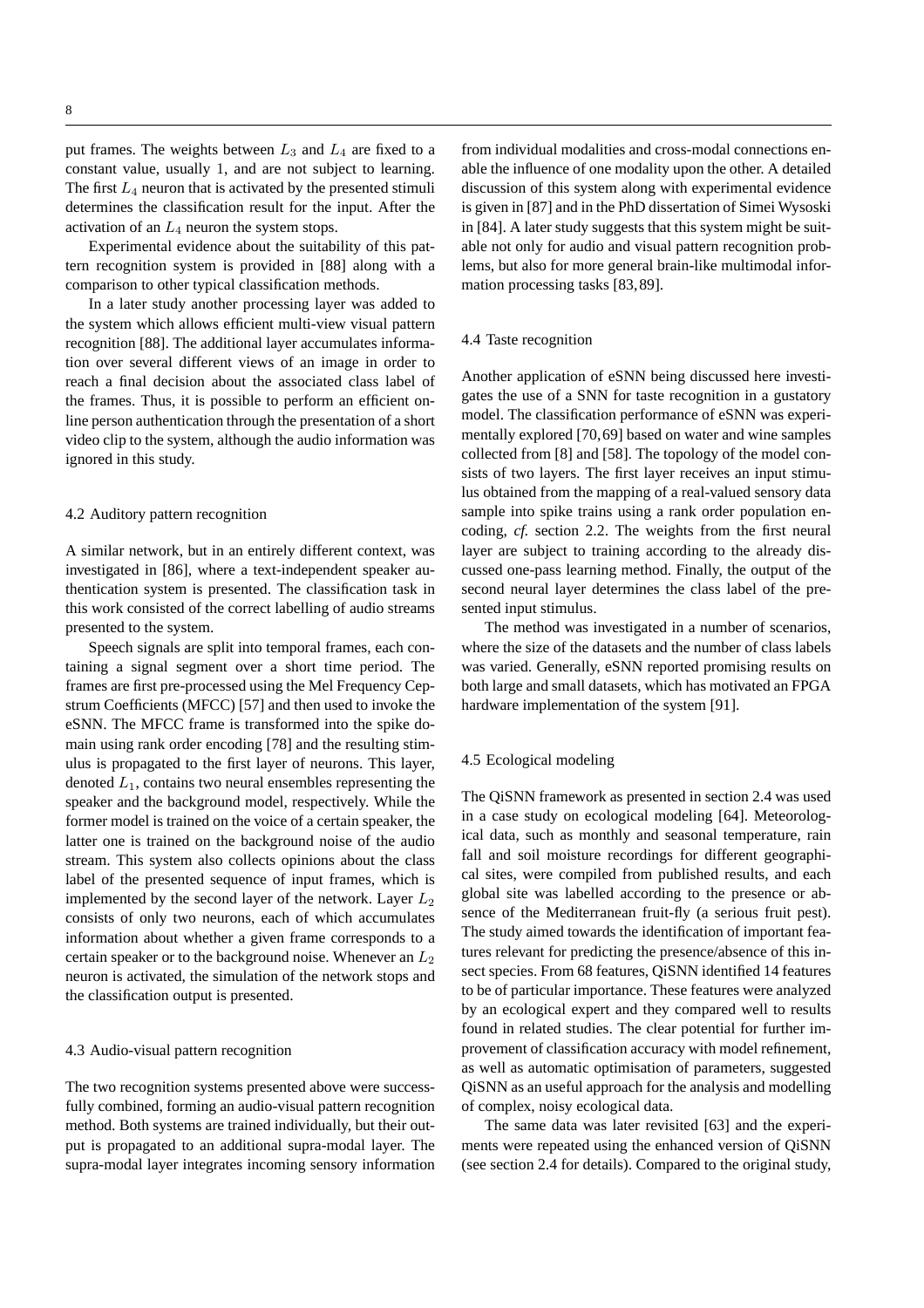the number of features could be further decreased (down to nine relevant features) without affecting the overall classification accuracy. Related wrapper-based feature selection methods employing the same optimizer, i.e. vQEA, but a different classification algorithm, e.g. the Naïve Bayesian Classifier, identified significantly more features to be relevant on the same dataset.

# 4.6 Sign language recognition

The reSNN method discussed in section 3 is suitable to address spatio-temporal pattern recognition problems. In [67], this method was investigated using a real-world dataset called LIBRAS [15]. LIBRAS is the acronym for **LI**ngua **BRA**sileira de **S**inais, which is the official Brazilian sign language. The data contains 15 hand movements (signs) to be learned and classified. The movements were obtained from recorded video of four different people performing the movements in two sessions. In total 360 videos have been recorded, each video showing one movement lasting for about seven seconds. From the videos 45 frames uniformly distributed over the seven seconds have then been extracted. In each frame, the centroid pixels of the hand are used to determine the movement. All samples have been organized in ten sub-datasets, each representing a different classification scenario. More comprehensive details about the dataset can be found in [15]. The data can be obtained from the UCI machine learning repository.

As shown in [67], the classification performance of reSNN depends strongly on the employed readout method extracting the reservoir or liquid state at pre-defined time intervals. Using an analog readout technique, a good overall testing classification accuracy of around 82% was reported on this dataset. Additional optimization of the eSNN parameters and the features of the data using the DQiPSO algorithm further increased this accuracy to around 89% which compares very favourably to the results reported in [15] where a traditional Multilayer Perceptron was used.

#### 4.7 Object movement recognition

In [41], the deSNN model was applied for moving object recognition using AER taken from a silicon retina camera [47]. The case study data created aimed at investigating the efficiency of the method for collision avoidance prediction when fast objects are moving towards the observer.

#### 4.8 EEG spatio/spectro temporal pattern recognition

In [52], several eSNN architectures were investigated for the recognition of four EEG patterns, recorded when a subject is listening a sound, seeing an image, both, or no stimulus is presented. The best accuracy was obtained with the use of the deSNN when compared with the reSNN.

## **5 Summary and future directions**

In this paper, we have surveyed the recent developments on the eSNN classification method. We reviewed algorithmic details on the learning algorithm, on the neural model and on the neural encoding. Numerous models were discussed and many applications and case studies in which the eSNN was successfully employed were presented.

The two models deSNN and reSNN, designed towards the processing of spatio-temporal real world data, appear especially interesting. Future studies will focus on the tighter integration of reservoir based techniques with the "evolving philosophy" of eSNN. Especially the automatic configuration of the reservoir represents a highly desirable goal. The large number of parameters in the reservoir is clearly a drawback of the presented reSNN despite the promising results that have been obtained with this method. Initial studies aiming for a better controlled reservoir have suggested some simple mechanisms adjusting the overall neural activity of recurrent SNN based on the strength of the input stimuli [66]. Some significantly improved separation capabilities of these adaptive reservoirs were reported based on synthetic datasets. Future studies are planned in which these findings are applied to the EEG based prediction of epileptic seizures.

Other directions involve the neurogenetic modeling approaches firstly introduced in [40,4,5]. The idea is to adapt the parameters of a SNN using an additional gene regulatory network which has to be optimized itself in order to achieve a desired network behavior of the SNN. Other studies have recently investigated this direction in the context of robotic controllers [51], cognitive systems [36] and Alzheimer disease models [28]. A 3D eSNN computational neurogenetic model called NeuCube to map, learn and mine brain data, was proposed [29]. This model, if further developed, can facilitate efficient real time applications such as: EEG pattern recognition for BCI; fMRI pattern recognition; neurorehabilitation robotics; neuro-prosthetics; cognitive robots; personalized modeling for the prognosis of fatal events such as stroke and degenerative progression of brain disease, such as AD. A combination of the fast evolving one-pass learning of eSNN with the automatic parameter adaptation of a genetically controlled recurrent SNN could open the path for numerous relevant real-world applications including neuromorphic computation systems [26,27,39].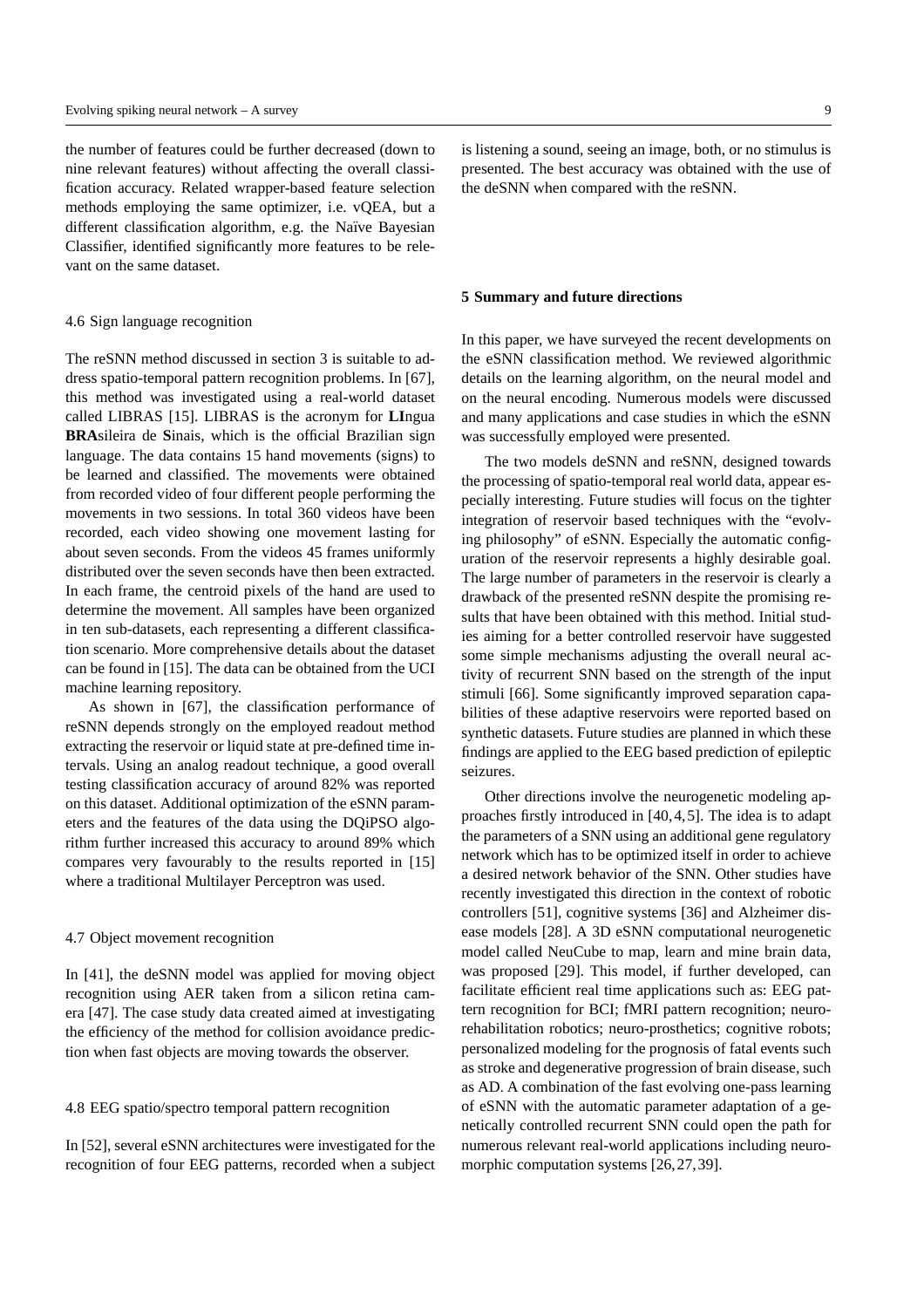# **References**

- 1. Angelov, P., Filev, D., Kasabov, N.: Guest editorial evolving fuzzy systems – preface to the special section. Fuzzy Systems, IEEE Transactions on **16**(6), 1390–1392 (2008). DOI 10.1109/TFUZZ. 2008.2006743
- 2. Angelov, P., Filev, D., Kasabov, N. (eds.): Evolving intelligent systems: methodology and applications. Wiley (2010)
- 3. Arbib, M. (ed.): The Handbook of Brain Theory and Neural Networks, 2nd edn. MIT Press, Cambridge, MA (2003)
- 4. Benuskova, L., Jain, V., Wysoski, S.G., Kasabov, N.: Computational neurogenetic modeling: a pathway to new discoveries in genetic neuroscience. Intl. Journal of Neural Systems **16**(3), 215– 227 (2006)
- 5. Benuskova, L., Kasabov, N.: Computational Neurogenetic Modelling. Springer, NY (2007)
- 6. Bohte, S.M., Kok, J.N., Poutré, J.A.L.: Error-backpropagation in temporally encoded networks of spiking neurons. Neurocomputing **48**(1-4), 17–37 (2002)
- 7. Carpenter, G., Grossberg, S., Markuzon, N., Reynolds, J., Rosen, D.: Fuzzy ARTMAP: A neural network architecture for incremental supervised learning of analogue multi-dimensional maps. IEEE Trans. of Neural Networks **3**(5), 698–713 (1991)
- 8. de Sousa, H.C., Riul Jr., A.: Using MLP networks to classify red wines and water readings of an electronic tongue. Neural Networks, Brazilian Symposium on **0**, 13 (2002). DOI 10.1109/SBRN.2002.1181428
- 9. Defoin-Platel, M., Schliebs, S., Kasabov, N.: A versatile quantuminspired evolutionary algorithm. In: IEEE Congress on Evolutionary Computation, CEC'07, pp. 423–430. IEEE Press, Singapore (2007)
- 10. Defoin-Platel, M., Schliebs, S., Kasabov, N.: Quantum-inspired evolutionary algorithm: A multimodel EDA. Evolutionary Computation, IEEE Transactions on **13**(6), 1218–1232 (2009). DOI 10.1109/TEVC.2008.2003010
- 11. Delorme, A., Gautrais, J., VanRullen, R., Thorpe, S.: SpikeNET: A simulator for modeling large networks of integrate and fire neurons (1999). URL citeseer.ist.psu.edu/ delorme99spikenet.html
- 12. Delorme, A., Perrinet, L., Thorpe, S.J.: Networks of integrate-andfire neurons using rank order coding B: Spike timing dependent plasticity and emergence of orientation selectivity. Neurocomputing **38-40**, 539–545 (2001)
- 13. Delorme, A., Thorpe, S.J.: Face identification using one spike per neuron: resistance to image degradations. Neural Networks **14**(6- 7), 795–803 (2001)
- 14. Delorme, A., Thorpe, S.J.: SpikeNET: an event-driven simulation package for modelling large networks of spiking neurons. Network: Computation in Neural Systems **14**, 613–627 (2003). DOI 10.1088/0954-898X/14/4/301
- 15. Dias, D., Madeo, R., Rocha, T., Biscaro, H., Peres, S.: Hand movement recognition for brazilian sign language: A study using distance-based neural networks. In: Neural Networks, 2009. IJCNN 2009. International Joint Conference on, pp. 697–704 (2009). DOI 10.1109/IJCNN.2009.5178917
- 16. Fritzke, B.: A growing neural gas network learns topologies. In: G. Tesauro, D.S. Touretzky, T.K. Leen (eds.) Advances in Neural Information Processing Systems 7, pp. 625–632. MIT Press, Cambridge MA (1995)
- 17. Fusi, S., Annunziato, M., Badoni, D., Salamon, A., Amit, D.J.: Spike-driven synaptic plasticity: Theory, simulation, vlsi implementation. Neural Computation **12**(10), 2227–2258 (2000)
- 18. Gerstner, W., Kistler, W.M.: Spiking Neuron Models: Single Neurons, Populations, Plasticity. Cambridge University Press, Cambridge, MA (2002)
- 19. Goodman, D., Brette, R.: Brian: a simulator for spiking neural networks in python. BMC Neuroscience **9**(Suppl 1), P92 (2008). DOI 10.1186/1471-2202-9-S1-P92
- 20. Grossberg, S.: Studies of the mind and brain. Reidel, Boston, USA (1982)
- 21. Hamed, H., Kasabov, N., Shamsuddin, S.: Integrated feature selection and parameter optimisation for evolving spiking neural networks using quantum inspired particle swarm optimisation. In: International Conference on Soft Computing and Pattern Recognition, pp. 695–698. IEEE Press (2009)
- 22. Hamed, H., Kasabov, N., Shamsuddin, S.: Probabilistic evolving spiking neural network optimization using dynamic quantuminspired particle swarm optimization. Australian Journal of Intelligent Information Processing Systems **11**(1), 23–28 (2010)
- 23. Hamed, H.N.A., Shamsuddin, S.M., Kasabov, N.: Quantuminspired particle swarm optimization for feature selection and parameter optimization in evolving spiking neural networks for classification tasks. In: Numerical Analysis and Scientific Computing, pp. 133–148. InTech, AUT (2011)
- 24. Hisada, M., Ozawa, S., Zhang, K., Kasabov, N.: Incremental linear discriminant analysis for evolving feature spaces in multitask pattern recognition problems. Evolving Systems **1**, 17–27 (2010). DOI 10.1007/s12530-010-9000-3
- 25. Huang, L., Song, Q., Kasabov, N.: Evolving connectionist system based role allocation for robotic soccer. International Journal of Advanced Robotic Systems **5**, 59–62 (2008)
- 26. Indiveri, G., Linares-Barranco, B., Julia Hamilton, T., Van Schaik, A., Etienne-Cummings, R., Delbruck, T., Liu, S.C., Dudek, P., Häfliger, P., Renaud, S., Schemmel, J., Cauwenberghs, G., Arthur, J., Hynna, K., Folowosele, F., Saighi, S., Serrano-Gotarredona, T., Wijekoon, J., Wang, Y., Boahen, K.: Neuromorphic silicon neuron circuits. Frontiers in neuroscience pp. 1–23 (2011). DOI 10.3389/fnins.2011.00073
- 27. Johnston, S.P., Prasad, G., Maguire, L., McGinnity, T.M.: An fpga hardware/software co-design towards evolvable spiking neural networks for robotics applications. International Journal of Neural Systems **20**(6), 447–461 (2010)
- 28. Kasabov, K., Schliebs, R., Kojima, H.: Probabilistic computational neurogenetic modeling: From cognitive systems to alzheimer's disease. Autonomous Mental Development, IEEE Transactions on **3**(4), 300–311 (2011). DOI 10.1109/TAMD.2011.2159839
- 29. Kasabov, N.: Neucube evospike architecture for spatio-temporal modelling and pattern recognition of brain signals. In: Mana, Schwenker, Trentin (eds.) ANNPR
- 30. Kasabov, N.: ECOS: Evolving connectionist systems and the ECO learning paradigm. In: S. Usui, T. Omori (eds.) The Fifth International Conference on Neural Information Processing, ICONIP'98, pp. 1232–1235. IOA Press, Kitakyushu, Japan (1998)
- 31. Kasabov, N.: Evolving fuzzy neural networks-algorithms, applications and biological motivation. In: T. Yamakawa, G. Matsumoto (eds.) Methodologies for the Conception Design and Application of Soft Computing, pp. 271–274. World Scientific, Singapore (1998)
- 32. Kasabov, N.: Evolving fuzzy neural networks for supervised/unsupervised online knowledge-based learning. Systems, Man, and Cybernetics, Part B: Cybernetics, IEEE Transactions on **31**(6), 902 –918 (2001). DOI 10.1109/3477.969494
- 33. Kasabov, N.: On-line learning, reasoning, rule extraction and aggregation in locally optimized evolving fuzzy neural networks. Neurocomputing **41**(14), 25 – 45 (2001). DOI 10.1016/ S0925-2312(00)00346-5
- 34. Kasabov, N.: Evolving Connectionist Systems. Methods and Applications in Bioinformatics, Brain Study and Intelligent Machines. Perspectives in Neural Computing. Springer-Verlag, London (2002)
- 35. Kasabov, N.: Adaptation and interaction in dynamical systems: Modelling and rule discovery through evolving connectionist systems. Applied Soft Computing **6**(3), 307–322 (2006). DOI 10.1016/j.asoc.2005.01.006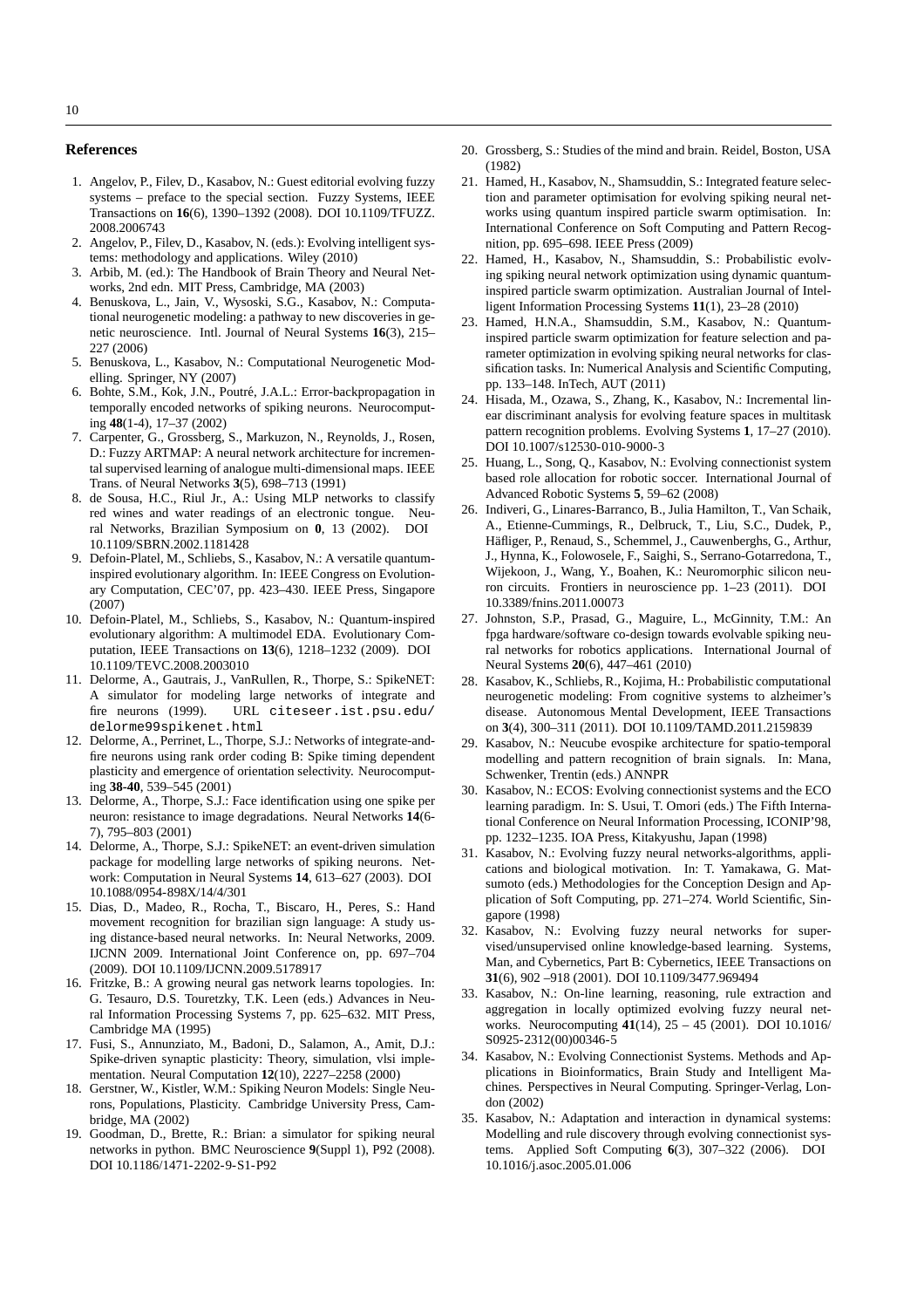- 36. Kasabov, N.: Evolving Connectionist Systems: The Knowledge Engineering Approach, second edn. Springer-Verlag New York, Inc., Secaucus, NJ, USA (2007)
- 37. Kasabov, N.: Adaptive modeling and discovery in bioinformatics: The evolving connectionist approach. International Journal of Intelligent Systems **23**(5), 545–555 (2008). DOI 10.1002/int.20282
- 38. Kasabov, N.: To spike or not to spike: A probabilistic spiking neuron model. Neural Networks **23**(1), 16–19 (2010). DOI http://dx.doi.org/10.1016/j.neunet.2009.08.010
- 39. Kasabov, N.: Evolving, probabilistic spiking neural networks and neurogenetic systems for spatio-and spectro-temporal data modelling and pattern recognition. Natural Intelligence: The INNS Magazine **1**(2), pp.23–37 (2012)
- 40. Kasabov, N., Benuskova, L., Wysoski, S.: A computational neurogenetic model of a spiking neuron. In: Neural Networks, 2005. IJCNN '05. Proceedings. 2005 IEEE International Joint Conference on, vol. 1, pp. 446–451 (2005). DOI 10.1109/IJCNN.2005. 1555872
- 41. Kasabov, N., Dhoble, K., Nuntalid, N., Indiveri, G.: On-line spatio- and spectro-temporal pattern recognition with evolving spiking neural networks utilising integrated rank oder- and spiketime learning. Neural Networks (2012). Under review
- 42. Kasabov, N., Hu, Y.: Integrated optimisation method for personalised modelling and case studies for medical decision support. International Journal of Functional Informatics and Personalised Medicine **3**(3), 236–256 (2010). DOI 10.1504/IJFIPM. 2010.039123
- 43. Kasabov, N., Song, Q.: DENFIS: dynamic evolving neural-fuzzy inference system and its application for time-series prediction. IEEE Transactions on Fuzzy Systems **10**(2), 144–154 (2002). DOI 10.1109/91.995117
- 44. Kohavi, R., John, G.H.: Wrappers for feature subset selection. Artificial Intelligence **97**(1-2), 273 – 324 (1997). DOI DOI: 10.1016/S0004-3702(97)00043-X
- 45. Kohonen, T.: Self-Organizing Maps, second edn. Springer, Verlag (1997)
- 46. Komijani, M., Lucas, C., Araabi, B., Kalhor, A.: Introducing evolving takagisugeno method based on local least squares support vector machine models. Evolving Systems **3**, 81–93 (2012). DOI 10.1007/s12530-011-9043-0
- 47. Lichtsteiner, P., Delbruck, T.: A 64x64 aer logarithmic temporal derivative silicon retina. In: Research in Microelectronics and Electronics, vol. 2, pp. 202–205 (2005). DOI 10.1109/RME.2005. 1542972
- 48. Lin, C.T., Lee, C.S.G.: Neuro Fuzzy Systems. Prentice Hall (1996)
- 49. Loiselle, S., Rouat, J., Pressnitzer, D., Thorpe, S.: Exploration of rank order coding with spiking neural networks for speech recognition. In: IEEE International Joint Conference on Neural Networks, IJCNN '05, vol. 4, pp. 2076–2080 (2005). DOI 10.1109/IJCNN.2005.1556220
- 50. Maass, W., Natschläger, T., Markram, H.: Real-time computing without stable states: A new framework for neural computation based on perturbations. Neural Computation **14**(11), 2531–2560 (2002). DOI 10.1162/089976602760407955
- 51. Meng, Y., Jin, Y., Yin, J., Conforth, M.: Human activity detection using spiking neural networks regulated by a gene regulatory network. In: The 2010 International Joint Conference on Neural Networks (IJCNN), pp. 1–6 (2010). DOI 10.1109/IJCNN.2010. 5596340
- 52. Nuntalid, N., Kasabov, N.: EEG spatio/spectro temporal pattern recognition with evolving probabilistic spiking neural networks. IEEE Trans. Neural Networks (2012). Under review
- 53. Ozawa, S., Pang, S., Kasabov, N.: Incremental learning of chunk data for online pattern classification systems. Neural Networks, IEEE Transactions on **19**(6), 1061 –1074 (2008). DOI 10.1109/ TNN.2007.2000059
- 54. Ozawa, S., Toh, S.L., Abe, S., Pang, S., Kasabov, N.: Incremental learning of feature space and classifier for face recognition. Neural Networks **18**(56), 575 – 584 (2005). DOI 10.1016/j.neunet.2005. 06.016
- 55. Perrinet, L., Delorme, A., Samuelides, M., Thorpe, S.J.: Networks of integrate-and-fire neuron using rank order coding A: How to implement spike time dependent Hebbian plasticity. Neurocomputing **38-40**, 817–822 (2001)
- 56. Platt, J.: A resource-allocating network for function interpolation. Neural Comput. **3**(2), 213–225 (1991). DOI 10.1162/neco.1991. 3.2.213
- 57. Rabiner, L., Juang, B.H.: Fundamentals of speech recognition. Prentice-Hall, Inc., Upper Saddle River, NJ, USA (1993)
- 58. Riul, A., de Sousa, H.C., Malmegrim, R.R., dos Santos, D.S., Carvalho, A.C.P.L.F., Fonseca, F.J., Oliveira, O.N., Mattoso, L.H.C.: Wine classification by taste sensors made from ultra-thin films and using neural networks. Sensors and Actuators B: Chemical **98**(1), 77 – 82 (2004). DOI DOI:10.1016/j.snb.2003.09.025
- 59. Schaffer, J.D., Eshelman, L., Offutt, D.: Foundations of Genetic Algorithms, chap. Spurious Correlations and Premature Convergence in Genetic Algorithms, pp. 102–112. Morgan Kaufmann, San Mateo, CA (1991)
- 60. Schliebs, S.: Heterogeneous probabilistic models for optimisation and modelling of evolving spiking neural networks. Ph.D. thesis, Auckland University of Technology (2010). http://hdl.handle.net/10292/963
- 61. Schliebs, S., Defoin-Platel, M., Kasabov, N.: Integrated feature and parameter optimization for an evolving spiking neural network. In: M. Köppen, N.K. Kasabov, G.G. Coghill (eds.) Advances in Neuro-Information Processing, 15th International Conference, *Lecture Notes in Computer Science*, vol. 5506, pp. 1229– 1236. Springer, Heidelberg, Germany (2009). DOI 10.1007/ 978-3-642-02490-0\ 149
- 62. Schliebs, S., Defoin-Platel, M., Kasabov, N.: Analyzing the dynamics of the simultaneous feature and parameter optimization of an evolving spiking neural network. In: The 2010 International Joint Conference on Neural Networks (IJCNN), pp. 1–8 (2010). DOI 10.1109/IJCNN.2010.5596548
- 63. Schliebs, S., Defoin-Platel, M., Worner, S., Kasabov, N.: Integrated feature and parameter optimization for an evolving spiking neural network: Exploring heterogeneous probabilistic models. Neural Networks **22**(5-6), 623 – 632 (2009). DOI 10.1016/j. neunet.2009.06.038
- 64. Schliebs, S., Defoin-Platel, M., Worner, S., Kasabov, N.: Quantum-inspired feature and parameter optimisation of evolving spiking neural networks with a case study from ecological modeling. In: International Joint Conference on Neural Networks, IEEE - INNS - ENNS, vol. 0, pp. 2833–2840. IEEE Computer Society, Los Alamitos, CA, USA (2009). DOI 10.1109/IJCNN.2009. 5179049
- 65. Schliebs, S., Defoin-Platel, M.D., Kasabov, N.: On the probabilistic optimization of spiking neural networks. International Journal of Neural Systems **20**(6), 481–500 (2010)
- 66. Schliebs, S., Fiasché, M., Kasabov, N.: Constructing robust liquid state machines to process highly variable data streams. In: International Conference on Neural Networks (ICANN'12), LNCS, pp. 1–8. Springer, Heidelberg, Lausanne, Switzerland (2012). Under review
- 67. Schliebs, S., Hamed, H.N.A., Kasabov, N.: A reservoir-based evolving spiking neural network for on-line spatio-temporal pattern learning and recognition. In: 18th International Conference on Neural Information Processing, no. 7063 in LNCS, pp. 160– 168. Springer, Heidelberg, Shanghai, China (2011)
- 68. Schliebs, S., Nuntalid, N., Kasabov, N.: Towards spatio-temporal pattern recognition using evolving spiking neural networks. In: K. Wong, B. Mendis, A. Bouzerdoum (eds.) Neural Information Processing. Theory and Algorithms, *Lecture Notes in Computer*